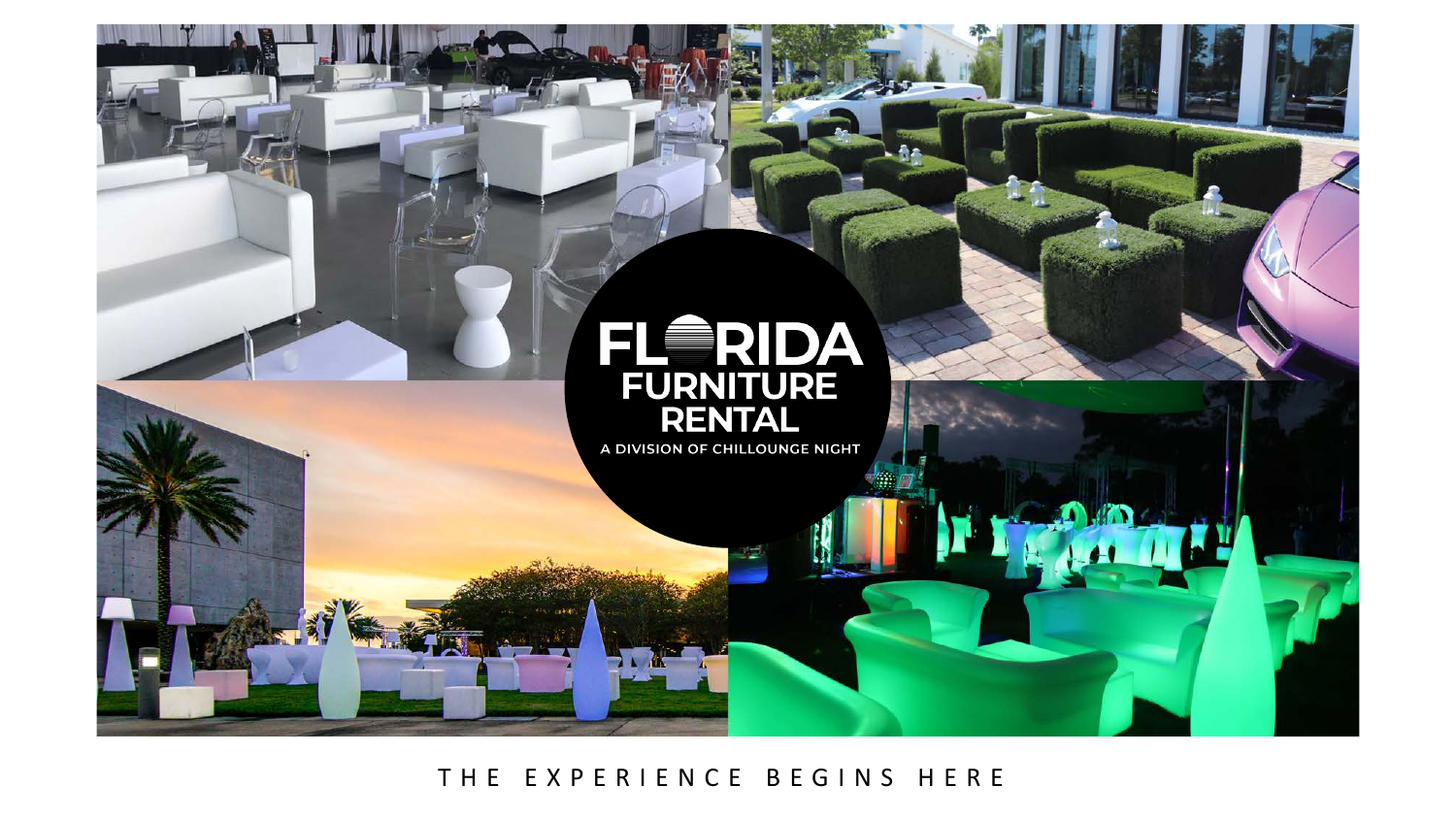

## FLWRIDA **FURNITURE RENTAL**

A DIVISION OF CHILLOUNGE NIGHT

Welcome to the world of Chillounge Night and our Florida Furniture Rental Division. Chillounge Night is an established, upscale, event production company with one of the largest selections of furniture and decor items available for your special event needs, with warehouse locations in Sarasota, Orlando and Miami.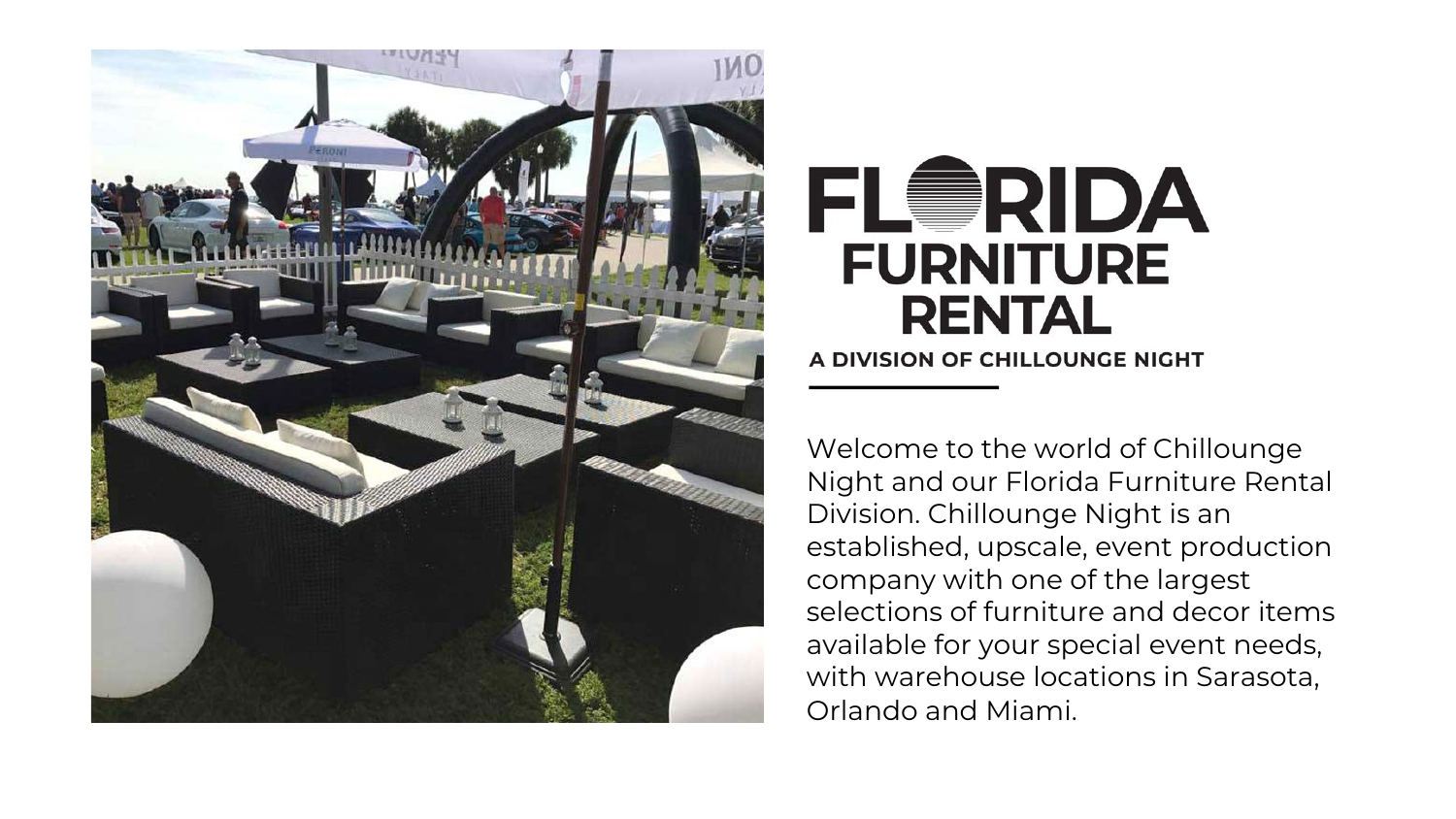## Unique, Chic, Furniture & Decor **Inventory**

From a full line of LED furniture and decor items, to sophisticated white leather, classic inflatables, or stylish variety of lounge furniture, we work with our clients to create the special atmosphere and ambiance they want to create.

thillounganigh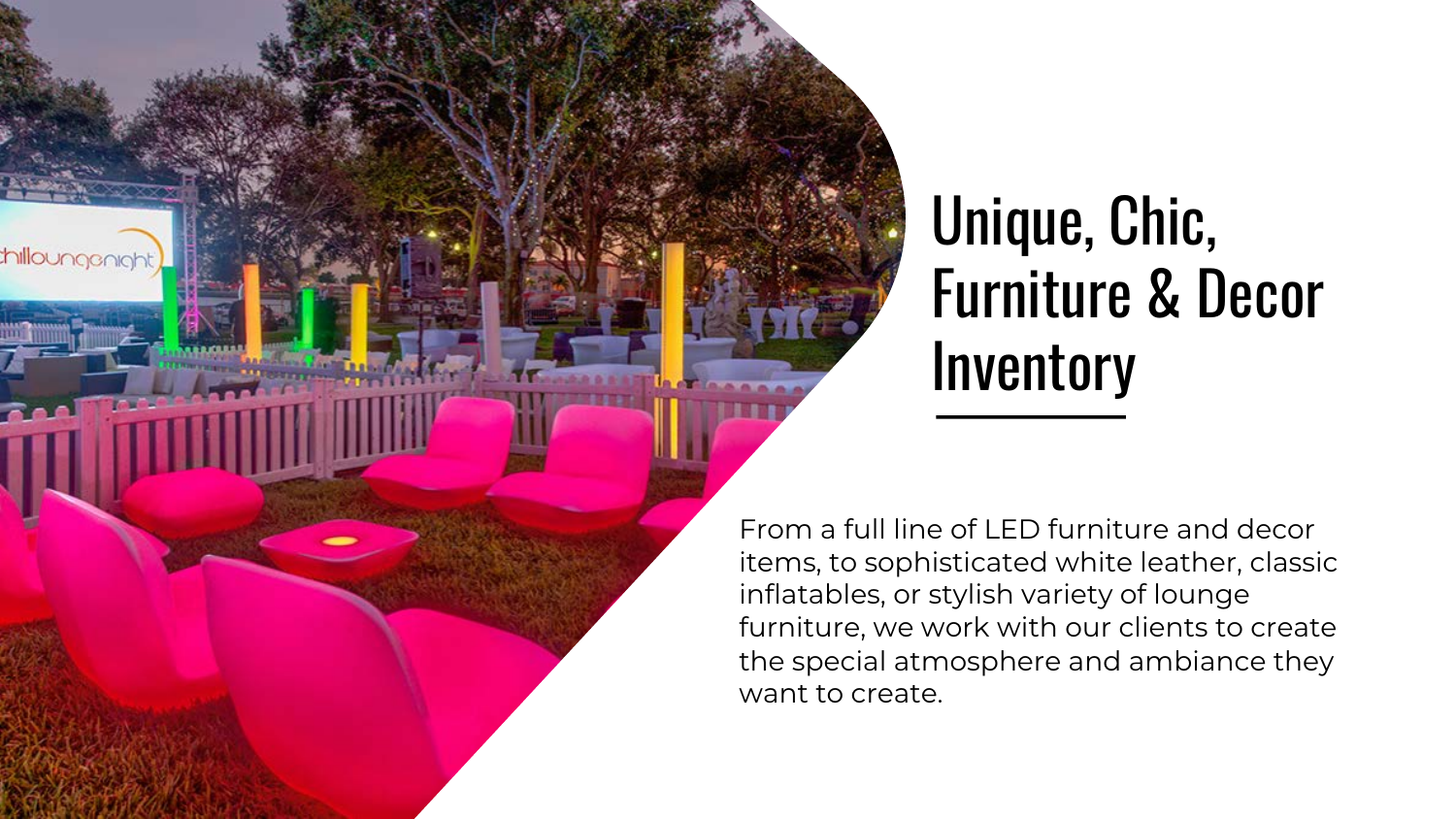





## Experienced, Professional Service

With 12 years of event production history and furniture rental service, our clients remain our best asset. We continually strive to maintain a fresh, up-to-date inventory to provide that "desired special look" for any event. We also know how important timely and professional setup and teardown is for the success of your event.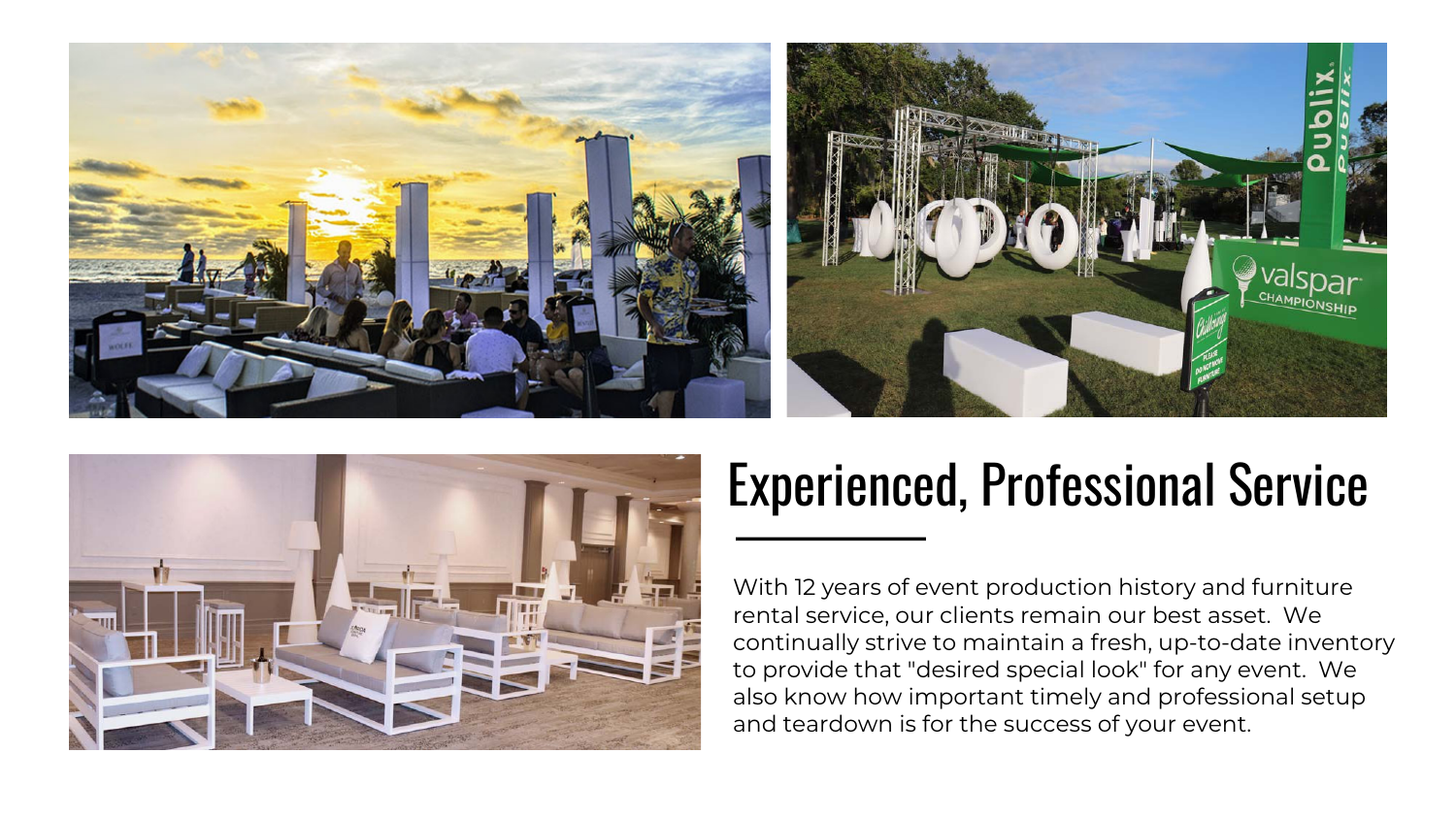Our Clients

JON GRUDEN

**BUD**<br>LIGHT

Publix

**GERALDINI'S** 

Our clients say it best by working with us year after year. From large corporate clients, private individuals, professional sports teams, fellow event producers, and hospitality industry clients, we work hard to serve, be innovative, courteous, and professional.